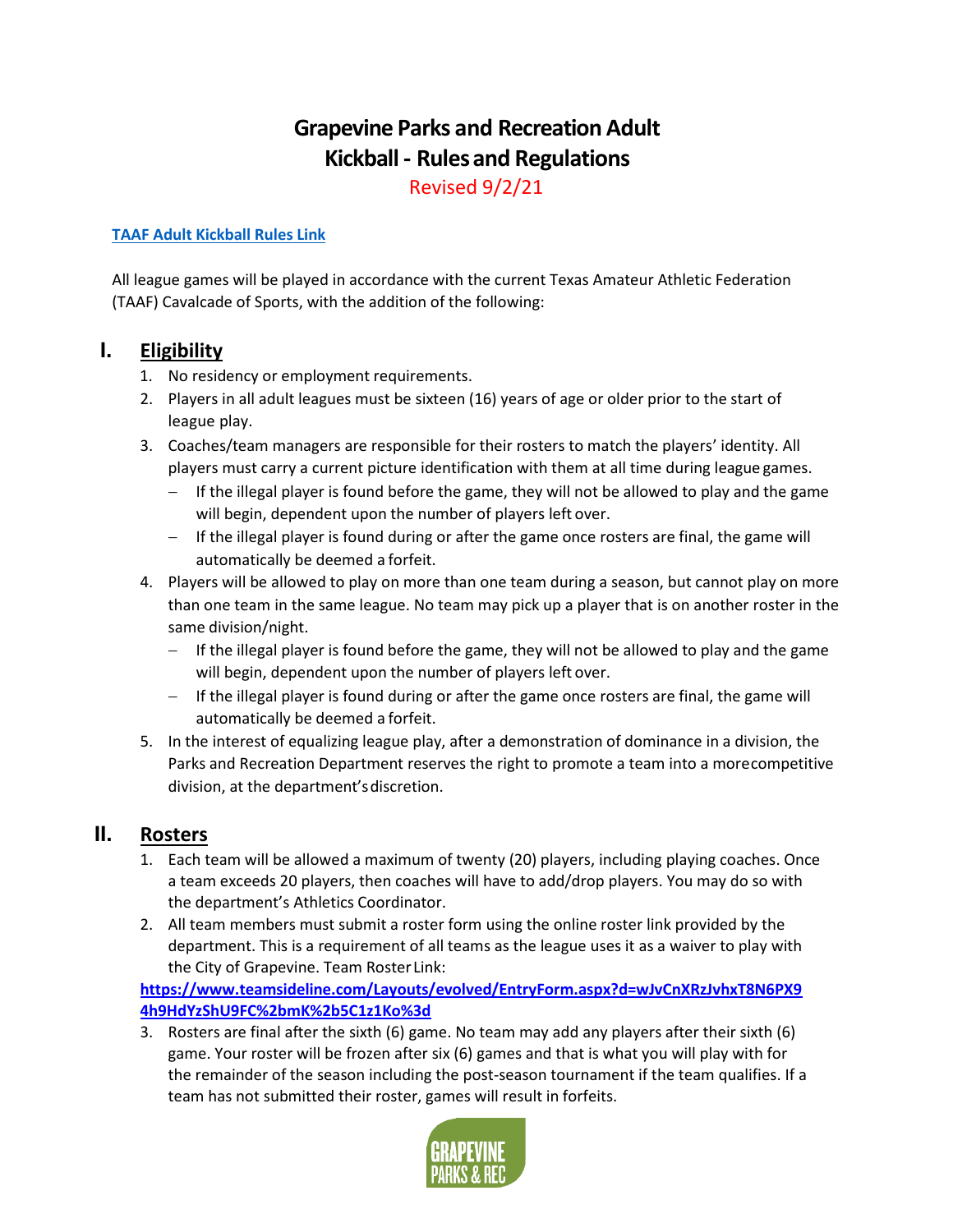4. **Free Agents** – If teams needs extra players, contact the Athletics Coordinator for the free agent list.

### **III. Uniforms**

- 1. **All players on each team must wear jerseys that have a permanently affixed, non-duplicated number on the back. Matching base colors are strongly recommended and encouraged for teams to maintain uniformity.**
	- Jerseys without numbers or jerseys with taped, pinned, or handwritten numerals arenot allowed.
- 2. There will be a two (2) game grace period for all teams to obtain their jerseys. After this grace period, players not attired as described above will not be allowed toparticipate.
- 3. Steel cleats are not allowed.
- 4. Jewelry Exposed jewelry, which is judged by the umpire to be dangerous, may not be worn during games.
	- Players must remove jewelry if judged to be dangerous. If they fail to do so, the player will be ejected from the game.

### **IV. Playing Rules**

- 1. If a rule is not otherwise stated, standard softball rules apply**.**
- 2. Games will consist of 7 innings, 55 minutes, or the mercy rule of 15 runs after 4 complete innings. If the score is tied after 7 complete innings or 55 minutes, no extra innings will be played until the playoffs. Extra innings will start with the last kicker from the previous inning placed on second base. The courtesy runner option will be allowed (see RuleE-5).
- 3. **Teams must have at least eight (8) players with at least four (4) females to start a game.**
- 4. Any team that is not ready at game time will automatically be Visitors. If the clock reaches 49 minutes and the team still does not have at least 8 players with at least 4 females, then the game will be declared a forfeit.
- 5. The kickball diamond is a square with equal sides of 65 feet.
- 6. GameBalls –The leaguewillprovide game balls –8.5"Tachikara SK18BRegulation KickBall.

#### **A. Line-Ups**

- 1. A line-up card consists of no less than eight (8) kickers and a maximum of twenty (20) kickers. The kicking order must adhere to the alternating sexes kicking rule (male/female or female/male).
- 2. If the Male/Female number is unbalanced due to a smaller number of females, two or more males may not kick consecutively. The females will rotate through the lineup and kickmore.
- 3. If the Male/Female number is unbalanced due to a smaller number of males, two or more females may kick consecutively.
- 4. **No automatic outs will be taken for any reason.**

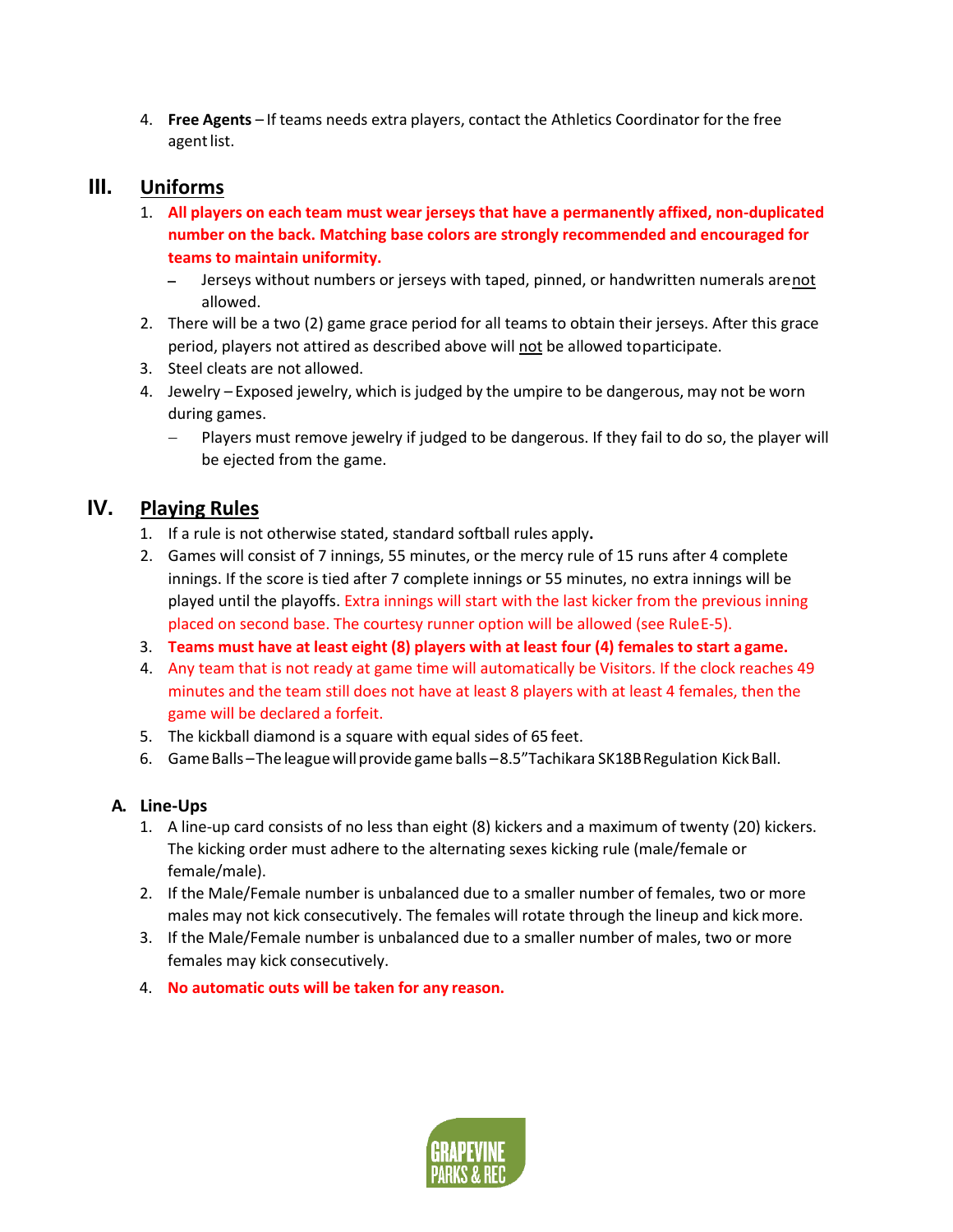#### **B. Pitching**

- 1. Teamswillself-pitch. Anyone on the team'srostercanactaspitcherfortheteam.Apersonfrom another team is not allowed to pitch.
- 2. No strike zone. The kicker gets three (3) chances to kick, even if their pitcher rolls 3 wild pitches. There will be NO Courtesy Foul.
- 3. The offensive pitcher must not interfere with defensive play. Any interference by the offensive pitcher will result in an automatic out. The offensive pitcher must stay within three (3) feet of either side of the pitching rubber until the ball is kicked. If the kicked ball hits the offensive pitcher, the kicker is out.
- 4. Pitching must be underhand only with one hand.
- 5. Offensive pitchers must wait until the umpire signals the ball in play at the start of each inning. This allows the umpire to make sure the defense is ready. After the first batter of each inning, it is up to the defense to ensure their team is ready **before** giving the ball to the offensivepitcher.

#### **C. Kicking**

- 1. All kicks must be made by foot. If the ball is kicked by leg it is a foul ball unless it is caught by the defense in the air.
- 2. The plant foot must be on or behind the line in front of home plate. If the line is crossed and the ball is put in play, it is a foul ball unless it is caught by the defense in the air.
- 3. Kickers may "bunt." The ball must pass the 10ft arch line (as marked 10 feet from the backof the kicker's box) in front of home plate.
- 4. Kickers may not stop the ball with their foot and then kick it. If this occurs it is a foul ball unless it is caught by the defense in the air.
- 5. Any ball kicked over the outfield fence in flight, in fair territory, will result in ahomerun.

#### **D. Fielding**

- 1. On defense, teams shall consist of a maximum of ten (10) players on the field with no more than six (6) males on defense at any time. There needs to be a balance to sexes of the players. For example, 3 of each sex in infield & 2 of each sex in OF. If a team plays with 6 males on defense, 3 of them must be outfielders.
- 2. No switching (including the "Rover" position) unless a player gets injured, then players may switch to accommodate the injury.
- 3. If a defensive pitcher or any fielder makes a play on the ball by illegally advancing beyond the  $1<sup>st</sup>$ -3<sup>rd</sup> base diagonal line, before the ball is kicked, the runner will be declaredsafe.
- 4. Teams will use a "Rover" instead of a traditional "Catcher". This is the only defender that can play in front of the diagonal line. The rover must remain behind the 15ft arch line from the plate (as marked 15 feet from the back of the kicker's box) until the ball is kicked.
- 5. When a ball is fielded by the defense, they are allowed to kick the ball to make a play.
- 6. There is no Infield Fly Rule, unless the fielder intentionally drops the ball in an attempt to turn a double play.
- 7. Hitting the base with the ball does not count as an out. The fielder must hit the runner with the ball or maintain control of the ball on the base for a forced run.
- 8. If a thrown or kicked ball inadvertently touches a runner AFTER it caroms/ricochets off a fielder or an object such as a base or backstop, it is not anout.

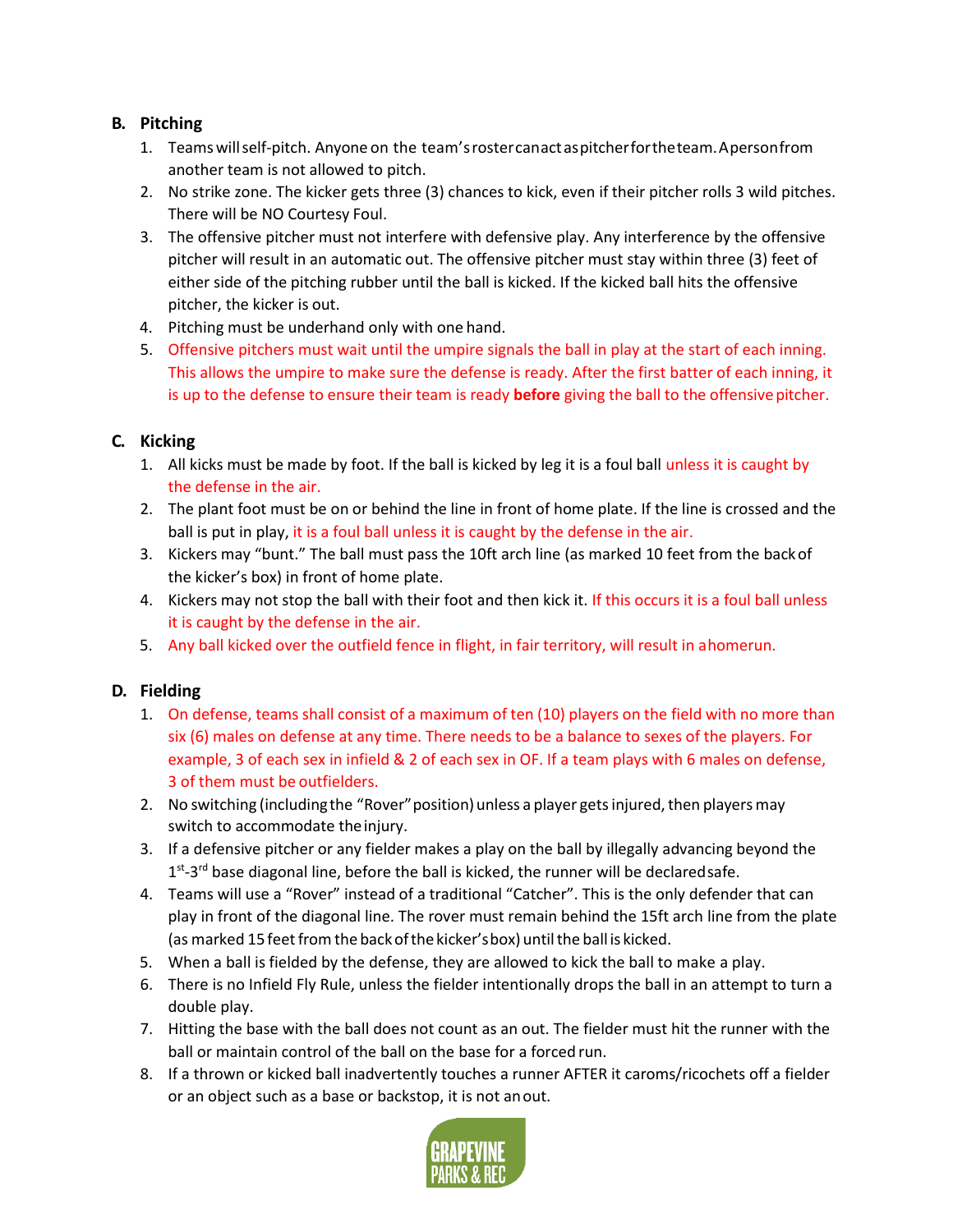- 9. When two runners are on the same base at the same time, the fielder has the choice of tagging either runner with the ball. The runner who is tagged is out while the other runner is safe and may stay on the base.
- 10. Hitting a runner with the ball above shoulder level is not allowed and the runner is safe, except for the following situations:
	- a. If the runner intentionally uses the head to block the ball runneris out.
	- b. If the runner is ducking, diving, or sliding (attempting to dodge the ball) and is hit in the head because of this – runner isout.

#### **E. Runners**

- 1. Neither leading off base nor stealing a base is allowed. A runner leading off base before the ball is kicked will be ruled out.
- 2. It is the responsibility of the runner to avoid a collision. They must slide or seek to avoid contact.
- 3. There will be a double base (safety base) placed next to first base for the runner. The orange base is for the runner and the white base is for the defense. The fielder must tag the regular base (white base) to record the out and may not interfere in anyway with the runner's base path. A fielder tagging the safety base (orange base) only is not anout. If a wild throw takes the fielder into foul territory, the fielder and the runner may use either base to avoid collision.
- 4. On an overthrow, all runners may continue to advance provided the ball is still in play.The ball is dead if it touches players not in the game, equipment, or goes out ofbounds.
- 5. Courtesy Runner: Any eligible player on the official line-up, may be used as a courtesy runner. A courtesy runner may be used once per half-inning per gender. Courtesy Runner(s) must be gender specific. If the courtesy runner's kicking order comes up while they are on the bases, they will be out as a runner and take their proper place as kicker.

#### **F. Umpire's Calling Time**

1. When the ball is controlled by the defense in the infield area AND no runners are attempting to advance, time will be called by the umpire.

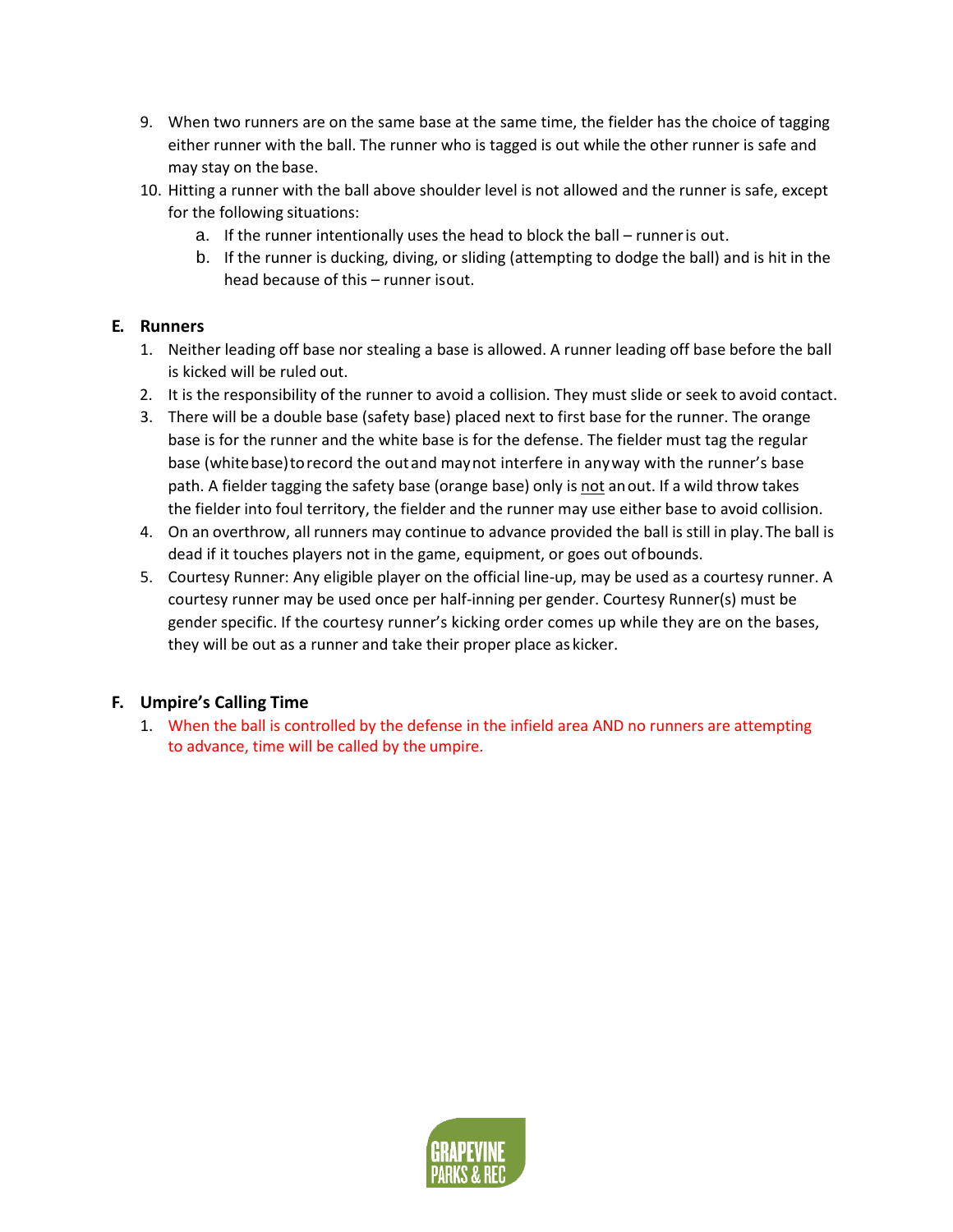# **V. Field Conditions**

- 1. In case of inclement weather, the playability of game fields will be determined at 3:30 p.m. each day.
- 2. Updates on field conditions during inclement weather will be sent out to team managers via TeamSideline. It is the team manager's responsibility to notify his/her players regarding field playability.
- 3. Rainout Hotline: (817) 410-3475 –updated after 3:30 PM.

### **VI. Rain-Out Procedure**

- 1. Rainouts will be made up on regular league play nights. A game is considered official if it is called after 4 innings or 3 ½ innings if the home team is ahead.
- 2. All make-up games will be called in its entirety.
	- Exception: If a league has more than two (2) games to make up, then all games will begin with a 3 ball, 2 strike count, and the third foul is not an out, the fourth foul is anout

### **VII. Tie-Breaker Procedure**

In case of a tie for  $1^{st}$  and  $2^{nd}$  place awards at conclusion of the season, the following tiebreaker procedure will be used to determine places:

- 1. Head-to-Head result(s) between teamstied.
- 2. If teams split in head-to-head games, point differential in those games will beused.
- 3. If teams are still tied, point differential in ALL league games for the teams tied will be used.
- 4. After the first-place team has been determined, revert back to #1 above to determine second place from the remaining tied teams.

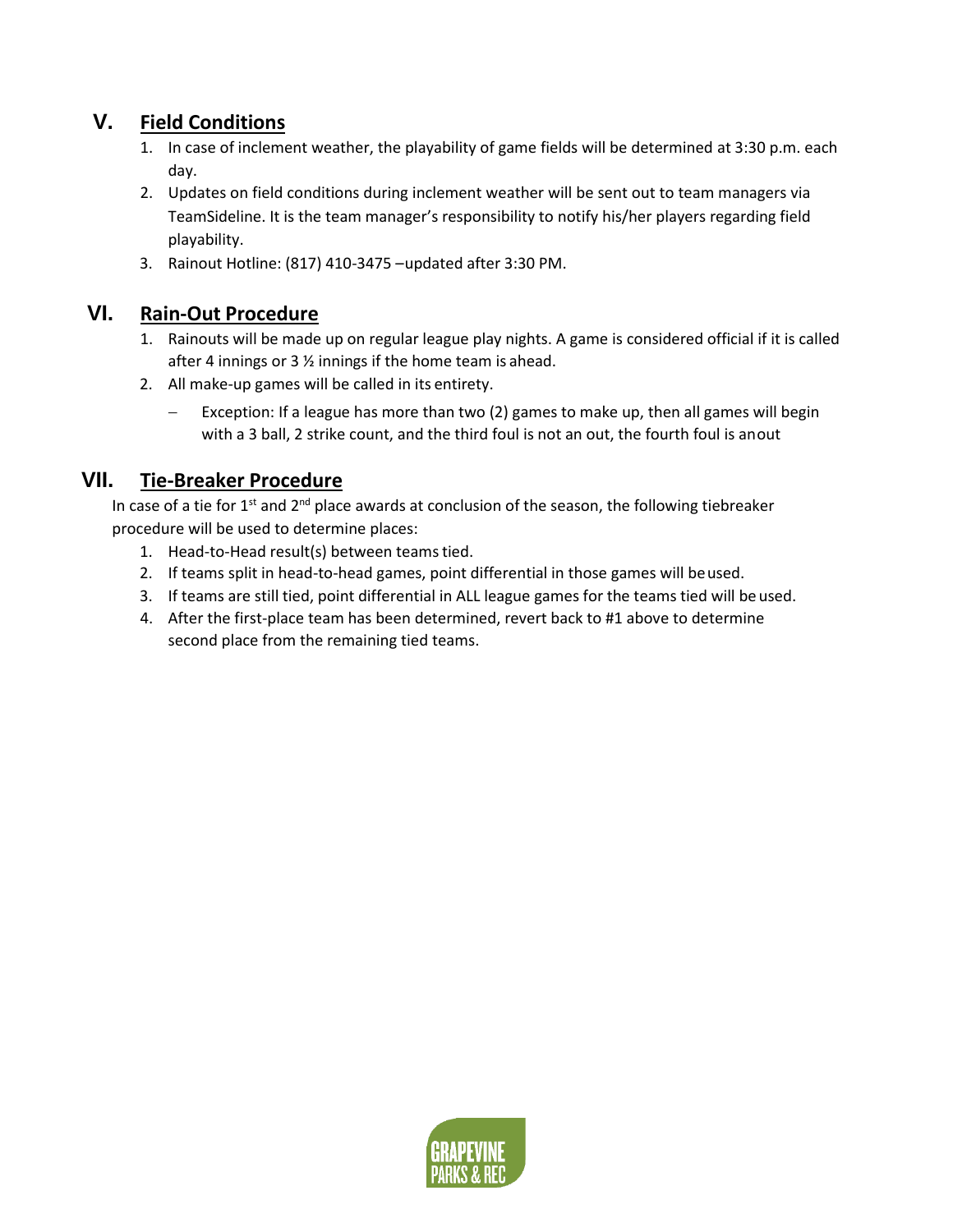## **VIII. Conduct/Discipline – Zero Tolerance**

The following guidelines have been established for the protection of the participants and the continuation of the league. The team manager is responsible for ensuring that the team and team's spectators cooperate with city staff and officials.

- 1. GrapevineCityOrdinance Section #16-6states,"Itshallbeunlawfulforanypersontopossess or consume alcoholic beverages in the public park of the City."
- 2. No tobacco products, alcohol consumption, or smoking on park property or city fields.
- 3. ZeroTolerance-Ifaplayerisejectedfromthegame,itisthecoach'sresponsibilitytogetthat player OFF of the field and OUT of the facility immediately. If the player refuses to leave in a timely manner, the game will be declared a FORFEIT by the game official.
- 4. Any player, coach, and manager ejected from any league game will be suspended for (1) one game following the day of the ejection. **Longer suspensions may apply based on the severity of the incident**. City staff have authority to lengthen the suspension timeline based on the severity of the incident where the ejection took place.
- 5. Players, coaches, managers, and spectators who have been ejected orsuspended MAY NOT RETURN UNTIL THE COMPLETION OF THEIR SUSPENSION.
- 6. Each team manager will be held responsible for the conduct of their fans andspectators.
- 7. Suspensions will carry over from season to season.
	- **-** A player suspended during the final game of one season will also be suspended for the first game of the next season
- 8. Verbal or physical violence especially attacks on a game or tournament official immediately before, during or after a game, fight or confrontation between players/teams will result in a minimum of one (1) year loss of eligibility in ALL league play, subject to an annual review if requested.
	- No person shall at any time lay a hand upon, shove, strike, harass, or threaten opponents, teammates, spectators, city staff, or officials. Players in violation of guidelines should be ejected immediately and removed from further play.
- 9. Ejection/Suspension/Appeal Procedures: Once a player, coach or spectator is ejected from a game, then that person will be notified in writing that they will be suspended for one (1) game and/or longer, depending on the severity of the incident. When the suspended person receives that correspondence, then he/she has the right to appeal the ruling **in writing** within 5 days. In turn, the Grapevine Parks and Recreation athletic office, has up to 5 days to render a decision **in writing** regarding the appeal. The office has the right to uphold, reduce, waive, or increase any suspension that has been granted, once the research has been conducted. All decisions are final and are considered closed.
- 10. The officials have authority to remove a player, coach or spectator from a game and/or forfeit the game due to unsportsmanlike conduct. Unsportsmanlike conduct shall include, but not be limited to, profanity, threats of any kind toward the officials, staff member or official, fighting (before, during or after the game), any intoxicated condition detected by the officials before or during the game or any flagrant foul as determined by theofficials.